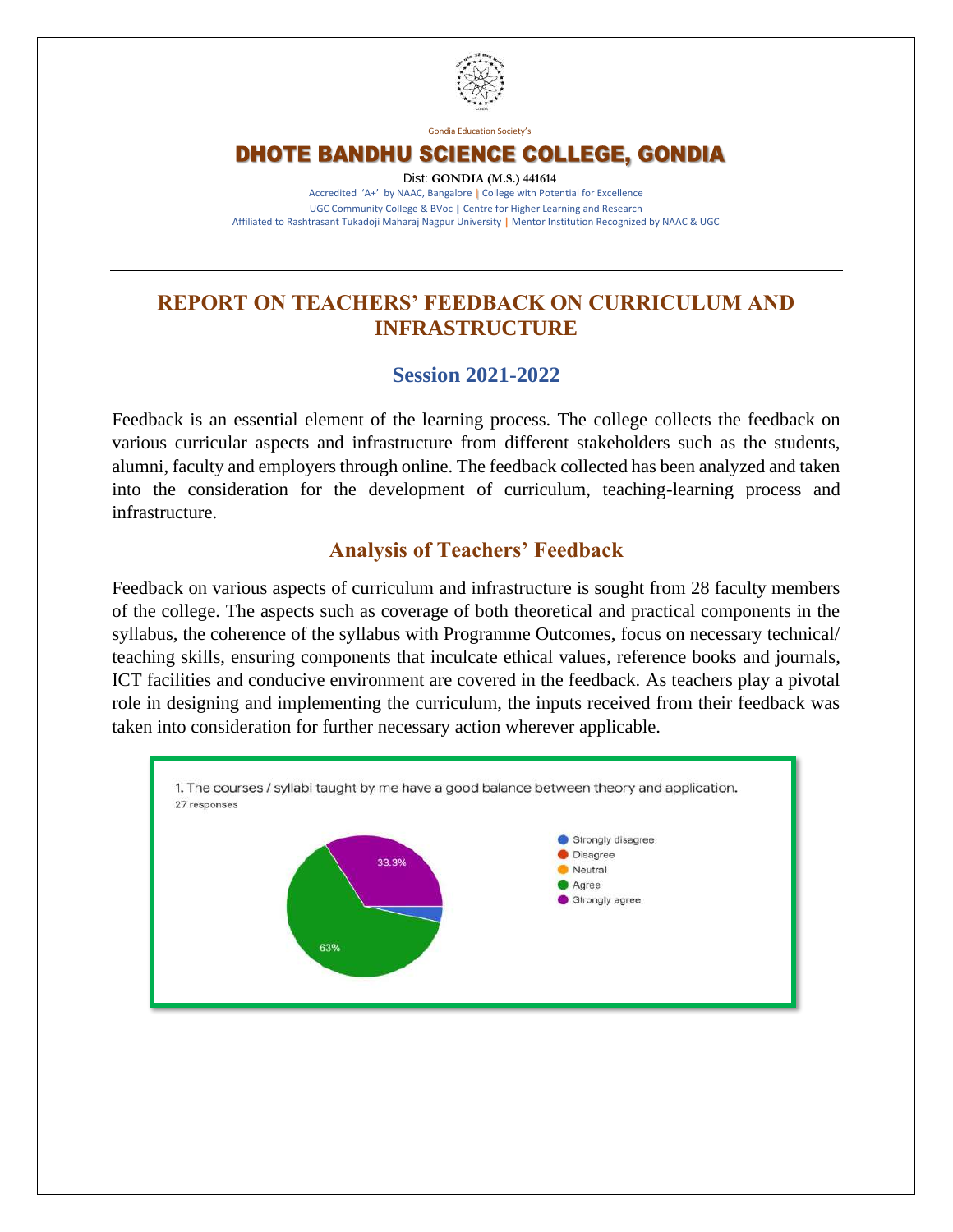



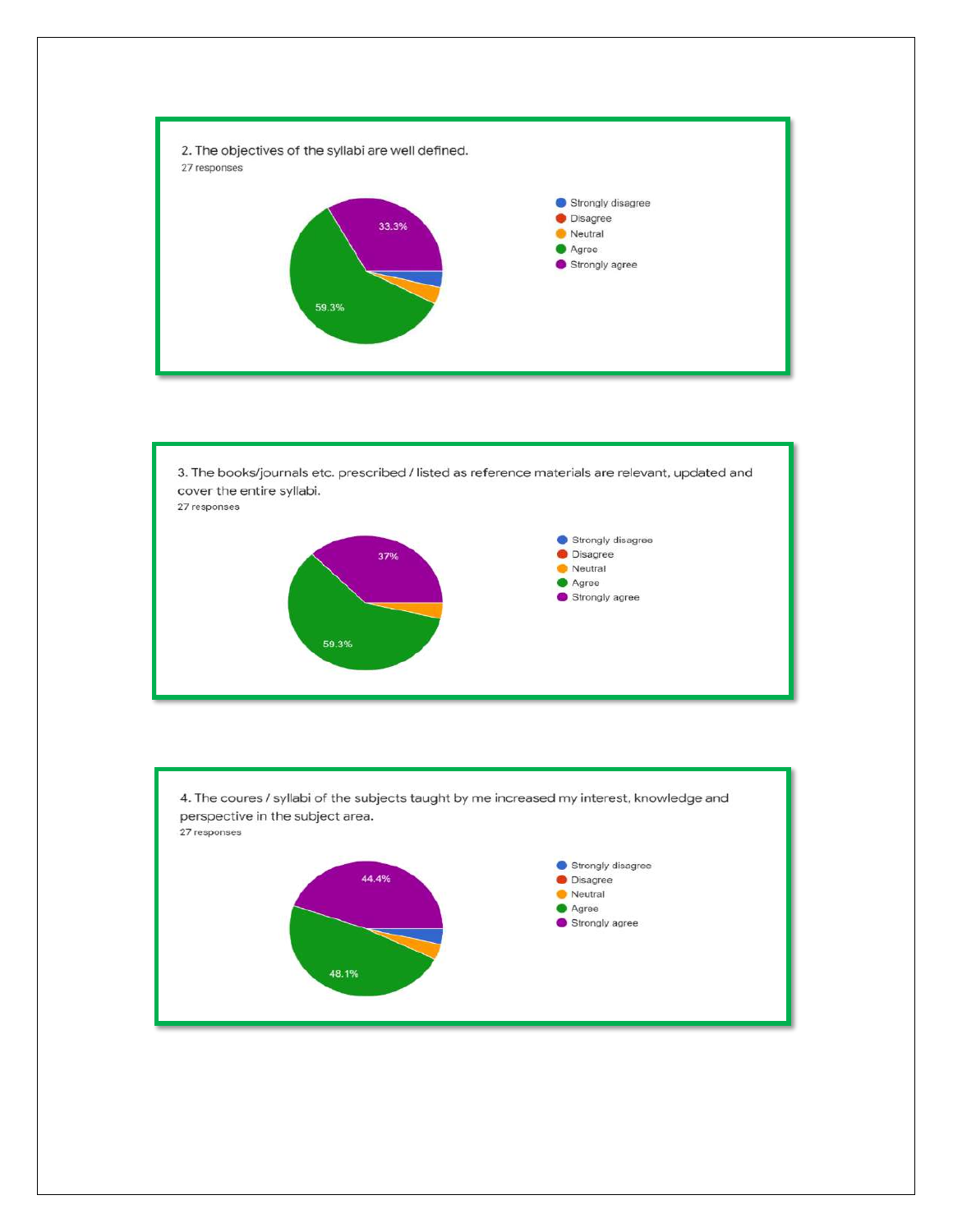



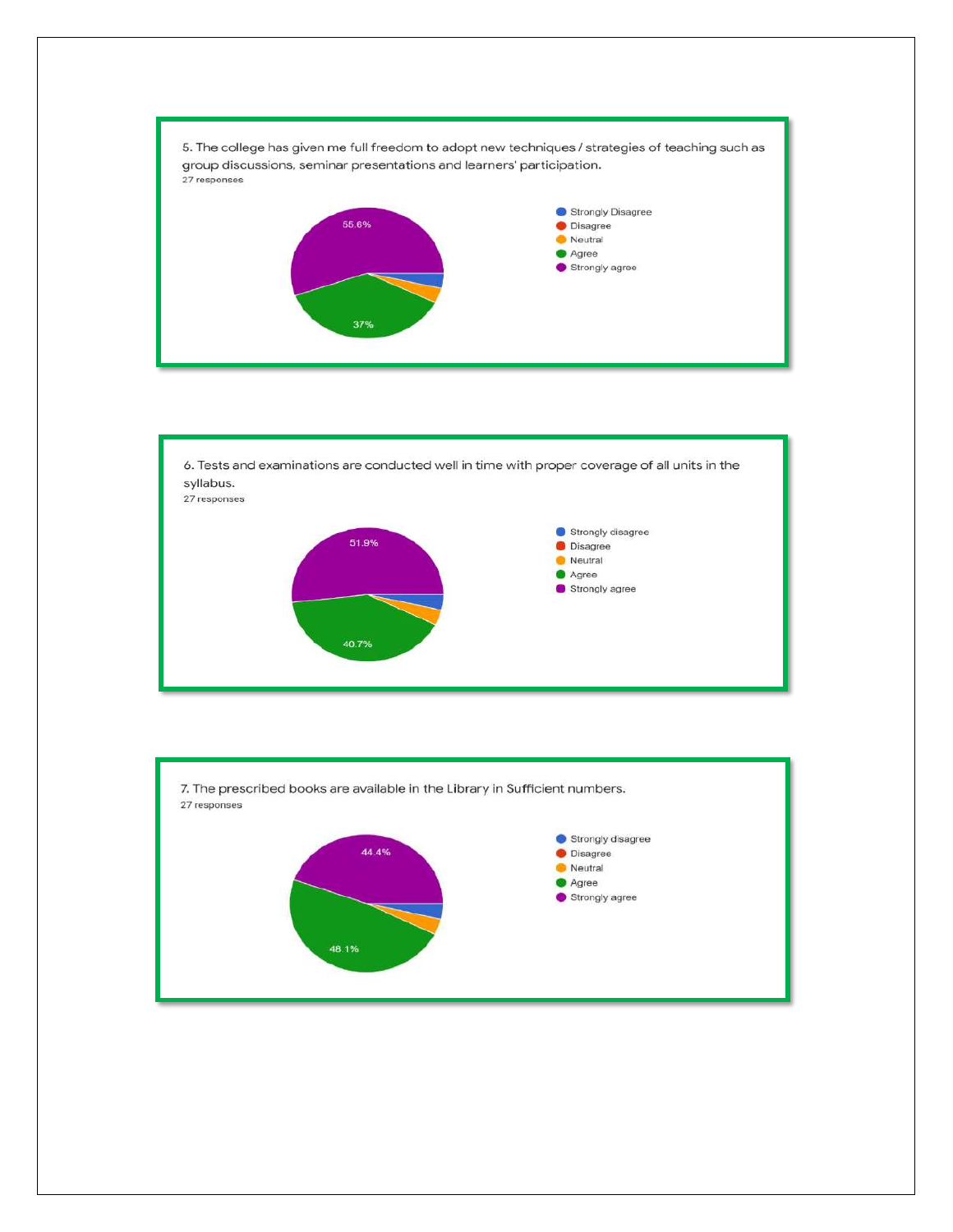



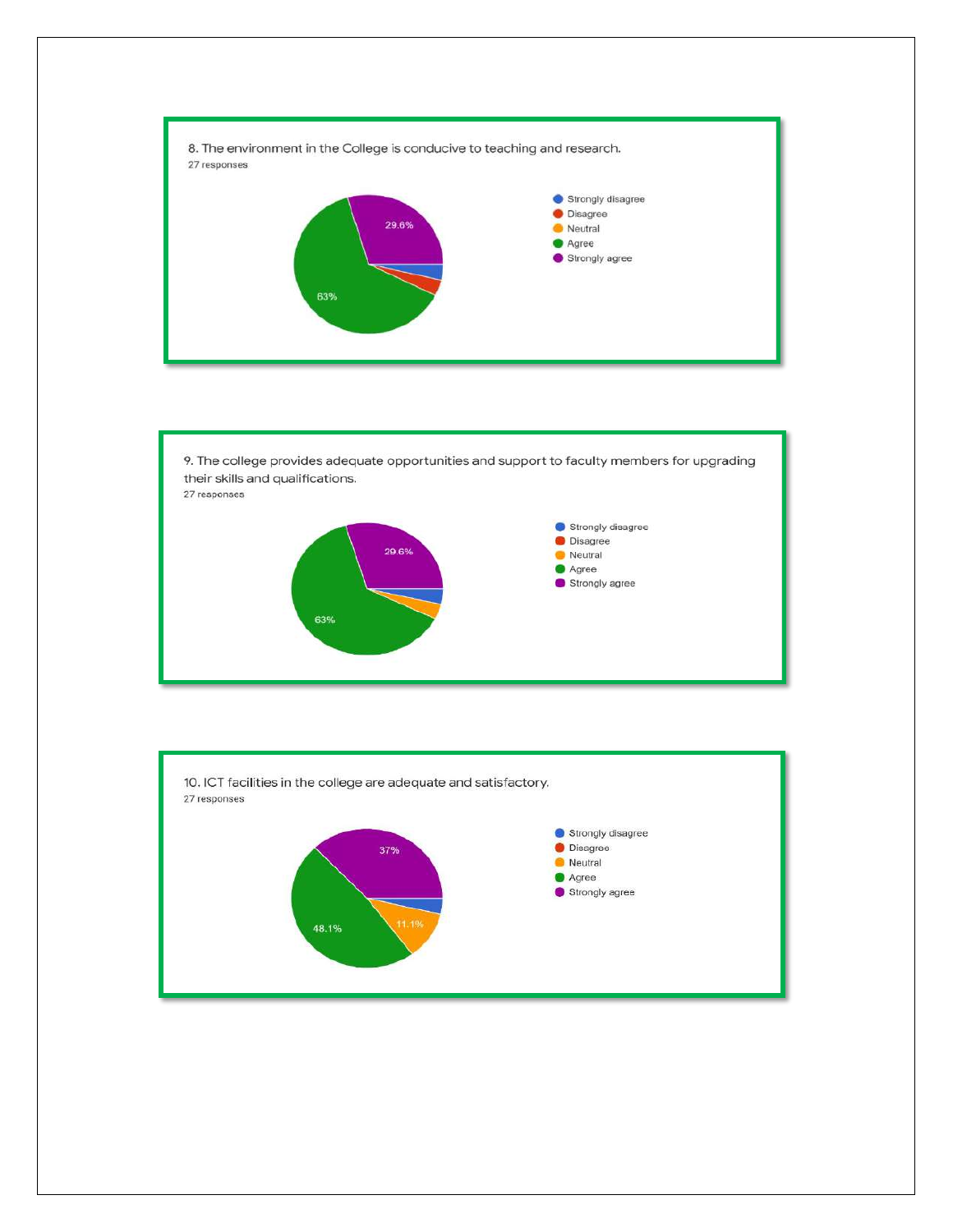



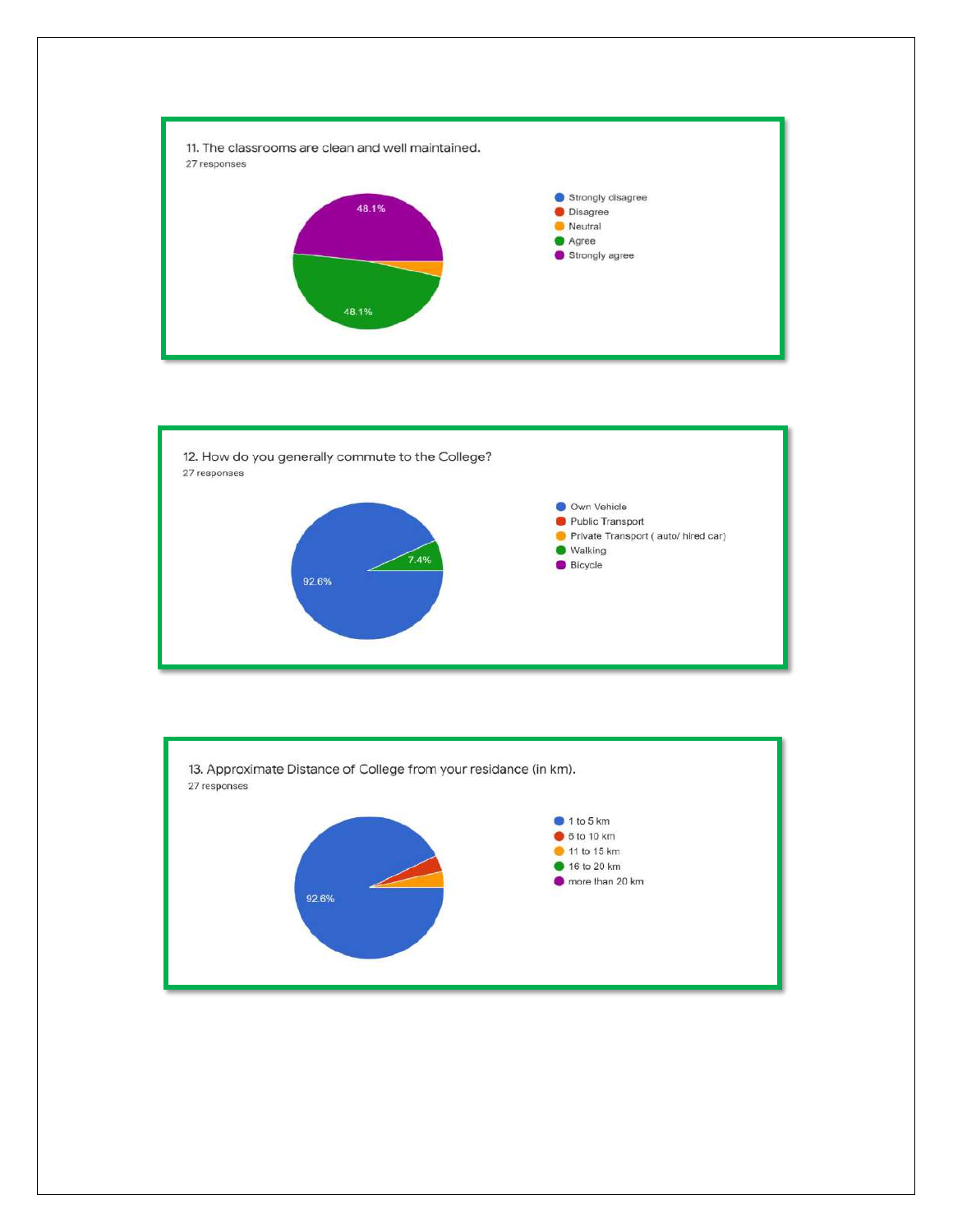| c | # docs.google.com/formc/d/Tks3VHVLjHzZY2fLdEMUomkJCRsOpQpLWEas5byKZG58/odit#responses                                 |   |  |      |  |
|---|-----------------------------------------------------------------------------------------------------------------------|---|--|------|--|
| 福 | Feedback From Teachers 2021-22 □ ☆                                                                                    | € |  | Send |  |
|   | Questions Responses CD Settings                                                                                       |   |  |      |  |
|   | 14. Suggestions if any.                                                                                               |   |  |      |  |
|   | 27 responses                                                                                                          |   |  |      |  |
|   | increase laboratory area for better performance of practical and to provide a facility for reacher and<br>development |   |  |      |  |
|   | $\sim$<br><b>STATIST</b>                                                                                              |   |  |      |  |
|   | Nothing<br>---                                                                                                        |   |  |      |  |
|   | Not Any<br>Internate connections required.                                                                            |   |  |      |  |
|   |                                                                                                                       |   |  |      |  |
|   | internet connectivity should be incresed.                                                                             |   |  |      |  |
|   | More FDPs should be organised by the College                                                                          |   |  |      |  |
|   |                                                                                                                       |   |  |      |  |

All the teachers appeared happy about the syllabus. They felt that the syllabus was capable of enabling the students in coping with the present needs. The general aspects of the second section of the feedback clearly proved that the teaching community was happy in the institution and they had no complaints**.**



## **Specimen of the feedback form received from Teachers**

The sample of feedback form is given below.

Link[-https://forms.gle/a7TUpLpVAKvZG5SB6](https://forms.gle/a7TUpLpVAKvZG5SB6)

**Sample Filled Feedback Form of Teachers**

**Teacher filled-in sample form no. 1**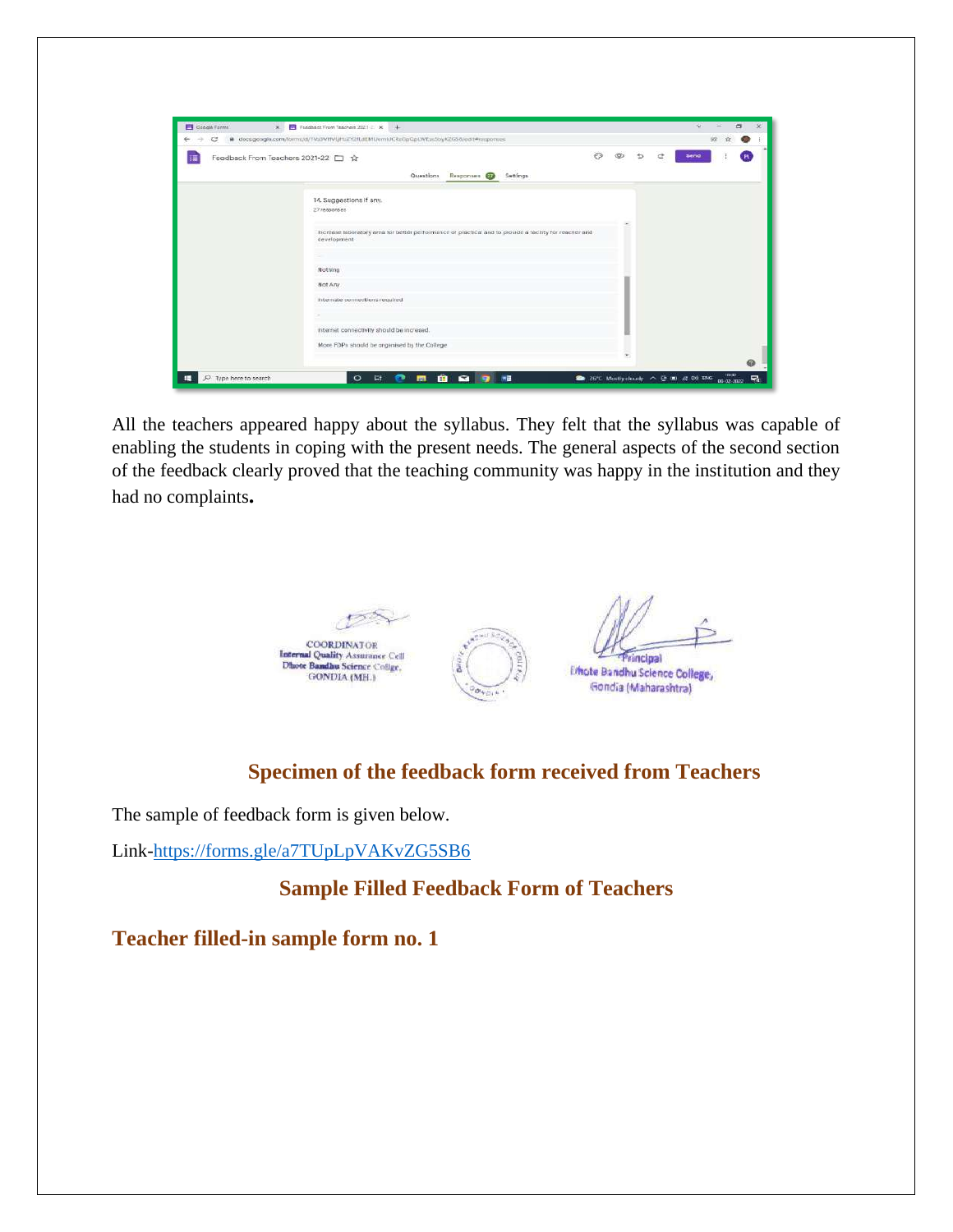| 3/22/22 11:27 AM |  |
|------------------|--|

Feedback From Teachers

### **Feedback From Teachers**

**Gondia Education Society's** DHOTE BANDHU SCIENCE COLLEGE, GONDIA. Affiliated to RTM Nagpur University, Nagpur Accredited 'A+' by NAAC, Bangalore, Center for Higher Learning & Research, College with Potential for Excellence, Mentor Institute for NAAC (Paramarsh).

Email\*

kishorhatzade@gmail.com

#### Feedback from Teachers.

This form is intended to collect information relating to your satisfaction towards the curriculum, teaching, learning, evaluation and infrastructure. The information provided by you will be kept confidential and will be used as important feedback for quality improvement of the programme of studies and the institution. For each item please indicate your level of agreement with the following statements by selecting appropriate option.

Feedback Form for the Academic Year: 2021-22 Fields marked with an \* are required

Department \*

Chemistry

Mobile No. \*

09421715850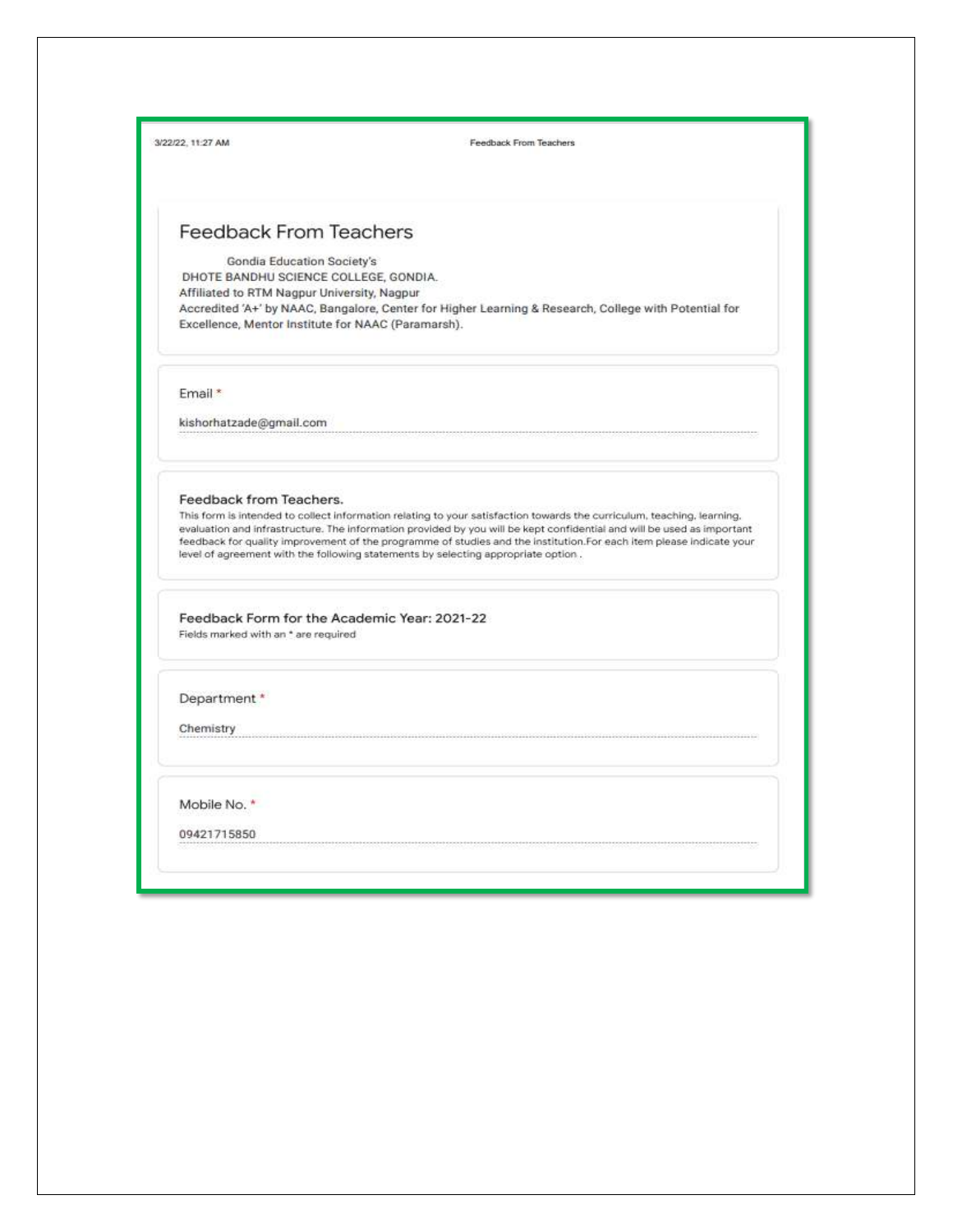| 3/22/22; 11:27 AM                                  | Feedback From Teachers                                                                      |
|----------------------------------------------------|---------------------------------------------------------------------------------------------|
| Name of Faculty *                                  |                                                                                             |
| Dr. Kishor M. Hatzade                              |                                                                                             |
| Degree Programme *                                 |                                                                                             |
| B.Sc.                                              |                                                                                             |
|                                                    | 1. The courses / syllabi taught by me have a good balance between theory and application. * |
| Strongly disagree                                  |                                                                                             |
| Disagree                                           |                                                                                             |
| Neutral                                            |                                                                                             |
| Agree                                              |                                                                                             |
| Strongly agree                                     |                                                                                             |
| 2. The objectives of the syllabi are well defined. |                                                                                             |
| Strongly disagree                                  |                                                                                             |
| Disagree                                           |                                                                                             |
| Neutral                                            |                                                                                             |
| Agree                                              |                                                                                             |
| Strongly agree<br>О                                |                                                                                             |
|                                                    |                                                                                             |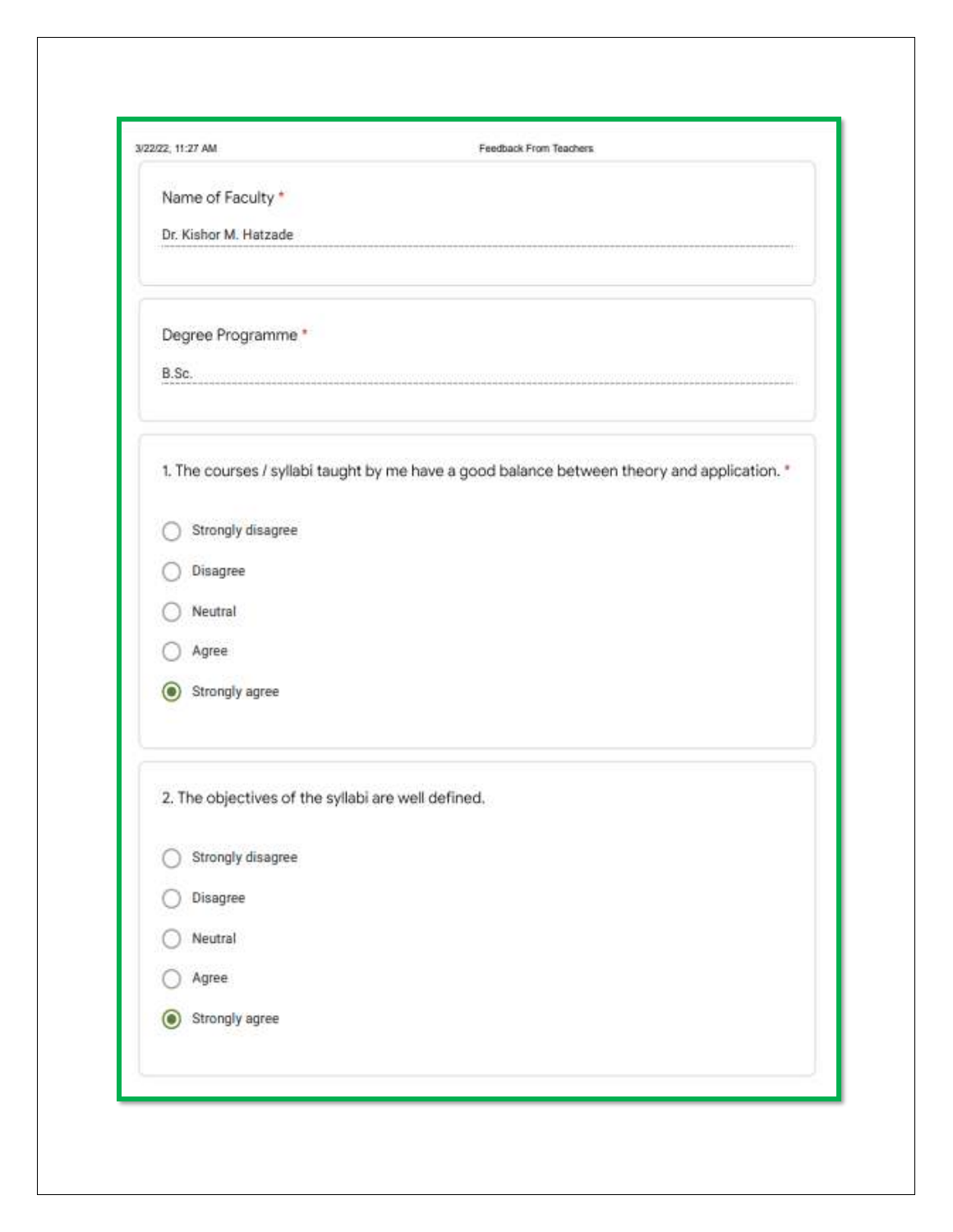| 3/22/22 11:27 AM                       | Feastback From Teachers                                                                                                                                                                                                                             |
|----------------------------------------|-----------------------------------------------------------------------------------------------------------------------------------------------------------------------------------------------------------------------------------------------------|
| and cover the entire syllabi. "        | 3. The books/lournals etc. prescribed / listed as reference materials are relevant, updated                                                                                                                                                         |
| Strongly disagree                      |                                                                                                                                                                                                                                                     |
| Disagree                               |                                                                                                                                                                                                                                                     |
| Neutral                                |                                                                                                                                                                                                                                                     |
| Agnee                                  |                                                                                                                                                                                                                                                     |
| Strongly agree<br>TУ.                  |                                                                                                                                                                                                                                                     |
| perspective in the subject area. *     | 4. The coures / syllabi of the subjects taught by me increased my interest, knowledge and                                                                                                                                                           |
| Strongly disagree                      |                                                                                                                                                                                                                                                     |
| Disagree                               |                                                                                                                                                                                                                                                     |
| Noutral                                |                                                                                                                                                                                                                                                     |
| Agree                                  |                                                                                                                                                                                                                                                     |
| Strongly agree<br>О                    |                                                                                                                                                                                                                                                     |
|                                        | 5. The college has given me full freedom to adopt new techniques / strategies of teaching<br>such as group discussions, seminar presentations and learners' participation. *                                                                        |
| <b>CONTRACTOR</b><br>Strongly Disagree |                                                                                                                                                                                                                                                     |
| Disagree                               |                                                                                                                                                                                                                                                     |
| Neutral                                |                                                                                                                                                                                                                                                     |
| Agree                                  |                                                                                                                                                                                                                                                     |
| Strongly agree                         |                                                                                                                                                                                                                                                     |
|                                        | nter ar matematica de la proposición de la contra de la grupa de la proposición de la contrada de la contrada<br>https://docx.google.com/forms/d1Va2V/HVLJHzZY2fLdEMLionkJCRxCpQpLWEas2byK2GZdi/edth/eapprain=ACYEBNgkf_RBCKwE2mD1X3h __<br>$-3.08$ |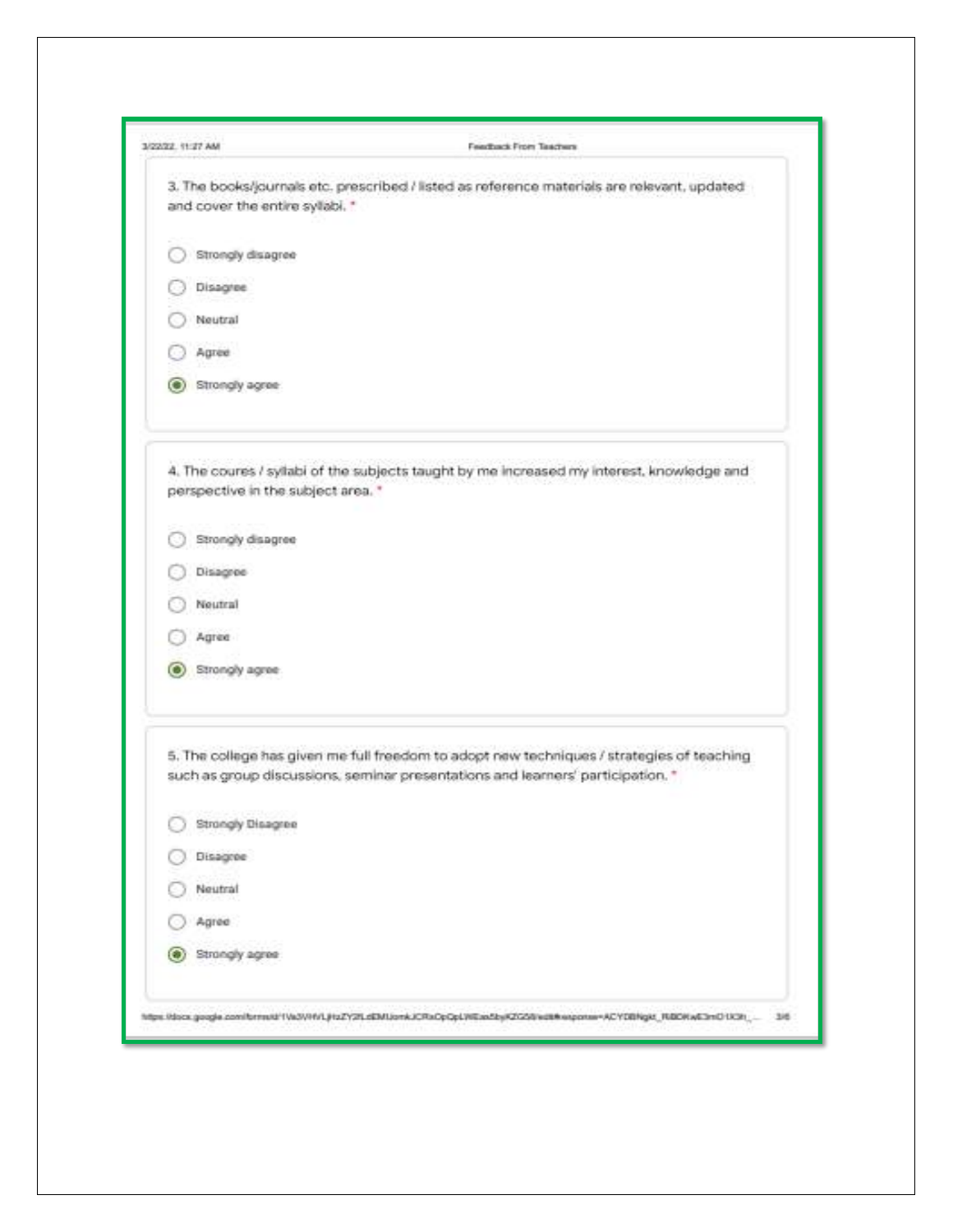| 3/22/22 11:27 AM    | Feathers' From Teachers'                                                                                                     |
|---------------------|------------------------------------------------------------------------------------------------------------------------------|
| syllabus."          | 6. Tests and examinations are conducted well in time with proper coverage of all units in the                                |
| Strongly disagree   |                                                                                                                              |
| Disagree            |                                                                                                                              |
| Neutral.            |                                                                                                                              |
| Agree               |                                                                                                                              |
| (@) Strongly agree: |                                                                                                                              |
|                     | 7. The prescribed books are available in the Library in Sufficient numbers.                                                  |
| Strongly disagree   |                                                                                                                              |
| Disagree-           |                                                                                                                              |
| Neutral             |                                                                                                                              |
| Agree               |                                                                                                                              |
| Strongly agree<br>m |                                                                                                                              |
|                     | 8. The environment in the College is conducive to teaching and research."                                                    |
| Strongly disagree   |                                                                                                                              |
| Disagree            |                                                                                                                              |
| Neutral             |                                                                                                                              |
| Agree.              |                                                                                                                              |
| Strongly agree<br>О |                                                                                                                              |
|                     | - Martin Martin Alexandria (Martin) - University and Alexandria Martin Martin Alexandria                                     |
|                     | https://docs.google.com/ternst01VeD/MVLJHz2Y2fLdDMUumkJCRxCpCpLWEaeSbyK2K2S8/edt#xspcnax=ACYOBNgkt_RBEMwE3mD1K3h___<br>14.00 |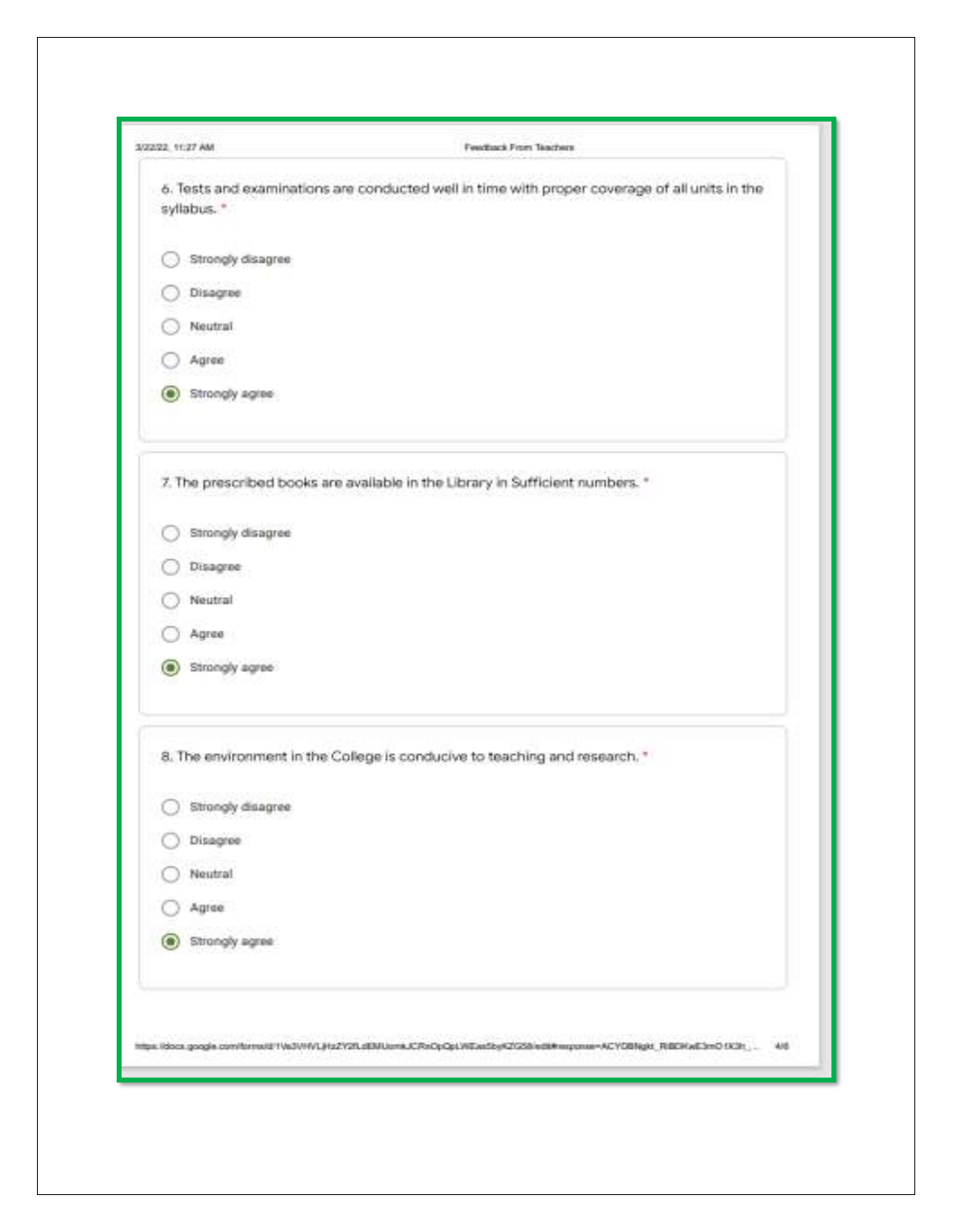| 3/22/22 11:27 AM                                    | Freedback Front Teachers                                                                                                      |
|-----------------------------------------------------|-------------------------------------------------------------------------------------------------------------------------------|
| upgrading their skills and qualifications."         | 9. The college provides adequate opportunities and support to faculty members for                                             |
| Strongly disagree:                                  |                                                                                                                               |
| Disagrae                                            |                                                                                                                               |
| Neutral                                             |                                                                                                                               |
| Agree                                               |                                                                                                                               |
| (a) Strongly agree                                  |                                                                                                                               |
|                                                     | 10. ICT facilities in the college are adequate and satisfactory. *                                                            |
| Strongly disagree<br>333 F F<br>--                  |                                                                                                                               |
| :Disagree                                           |                                                                                                                               |
| Neutral:                                            |                                                                                                                               |
| Agree                                               |                                                                                                                               |
| (a) Strongly agree                                  |                                                                                                                               |
| 11. The classrooms are clean and well maintained. * |                                                                                                                               |
| Strongly disagree                                   |                                                                                                                               |
| Disagree                                            |                                                                                                                               |
| Noutral                                             |                                                                                                                               |
| Agree                                               |                                                                                                                               |
| Strongly agree                                      |                                                                                                                               |
|                                                     | https://docx.google.com/forms/d/1Vo3VHVLjHzZY21LdEMLton#JCRxOpQpLWEas5byKZGSfrydBRwsponax=ACYE8Blgst_REEDKwE3mG1K3h_<br>- 188 |
|                                                     |                                                                                                                               |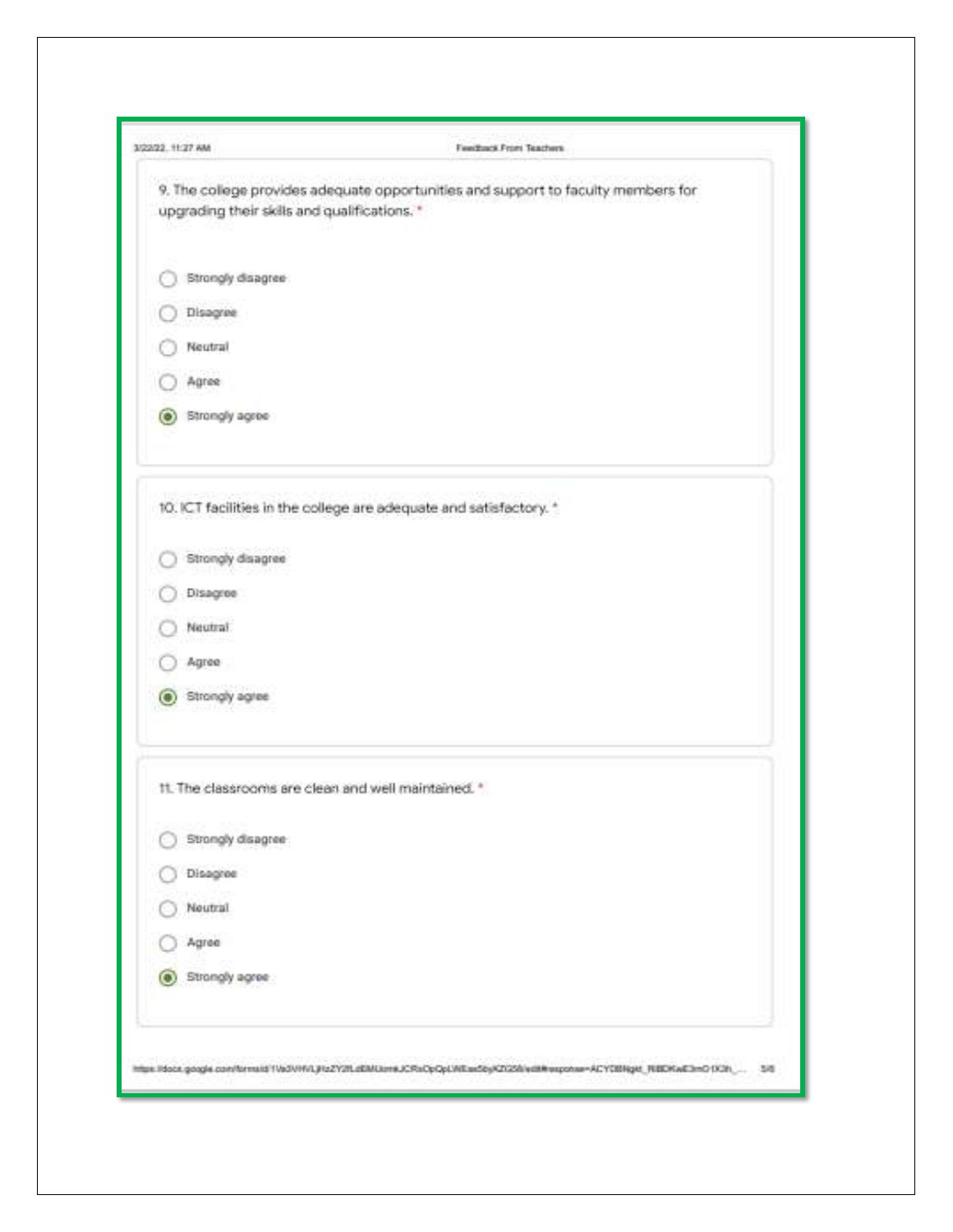| 3/22/22, 11:27 AM                                 | Feedback From Teachers                                             |
|---------------------------------------------------|--------------------------------------------------------------------|
| 12. How do you generally commute to the College?* |                                                                    |
| Own Vehicle<br>Ω                                  |                                                                    |
| Public Transport                                  |                                                                    |
| Private Transport (auto/hired car)                |                                                                    |
| Walking                                           |                                                                    |
| Bicycle                                           |                                                                    |
|                                                   | 13. Approximate Distance of College from your residance (in km). * |
| 1 to 5 km                                         |                                                                    |
| 6 to 10 km                                        |                                                                    |
| 11 to 15 km                                       |                                                                    |
| 16 to 20 km                                       |                                                                    |
| more than 20 km                                   |                                                                    |
| 14. Suggestions if any. *                         |                                                                    |
|                                                   |                                                                    |
|                                                   | This content is neither created nor endorsed by Google.            |
|                                                   | Google Forms                                                       |
|                                                   |                                                                    |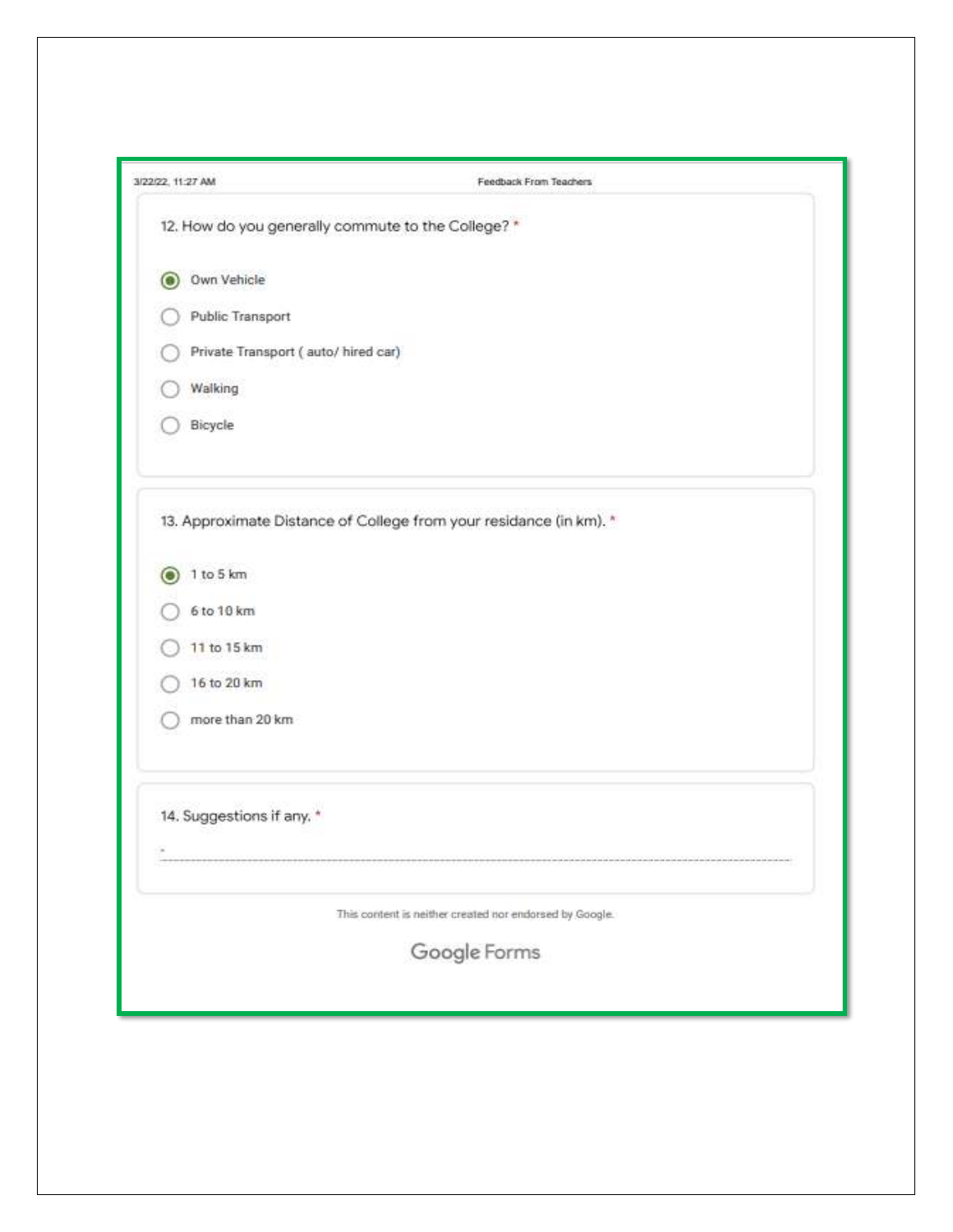## **Teacher filled-in sample form no. 2**

|                                      | Feedback From Teachers                                                                                                                                                                                                                                                                                                                                                                                                                                       |
|--------------------------------------|--------------------------------------------------------------------------------------------------------------------------------------------------------------------------------------------------------------------------------------------------------------------------------------------------------------------------------------------------------------------------------------------------------------------------------------------------------------|
| <b>Feedback From Teachers</b>        |                                                                                                                                                                                                                                                                                                                                                                                                                                                              |
|                                      | Gondia Education Society's<br>DHOTE BANDHU SCIENCE COLLEGE, GONDIA.                                                                                                                                                                                                                                                                                                                                                                                          |
|                                      | Affiliated to RTM Nagpur University, Nagpur<br>Accredited 'A+' by NAAC, Bangalore, Center for Higher Learning & Research, College with Potential for<br>Excellence, Mentor Institute for NAAC (Paramarsh).                                                                                                                                                                                                                                                   |
| Email *                              |                                                                                                                                                                                                                                                                                                                                                                                                                                                              |
| pcshahare@gmail.com                  |                                                                                                                                                                                                                                                                                                                                                                                                                                                              |
| Feedback from Teachers.              |                                                                                                                                                                                                                                                                                                                                                                                                                                                              |
|                                      | This form is intended to collect information relating to your satisfaction towards the curriculum, teaching, learning,<br>evaluation and infrastructure. The information provided by you will be kept confidential and will be used as important<br>feedback for quality improvement of the programme of studies and the institution.For each item please indicate your<br>level of agreement with the following statements by selecting appropriate option. |
| Fields marked with an * are required | Feedback Form for the Academic Year: 2021-22                                                                                                                                                                                                                                                                                                                                                                                                                 |
| Department*                          |                                                                                                                                                                                                                                                                                                                                                                                                                                                              |
| Botany                               |                                                                                                                                                                                                                                                                                                                                                                                                                                                              |
|                                      |                                                                                                                                                                                                                                                                                                                                                                                                                                                              |
| Mobile No."                          |                                                                                                                                                                                                                                                                                                                                                                                                                                                              |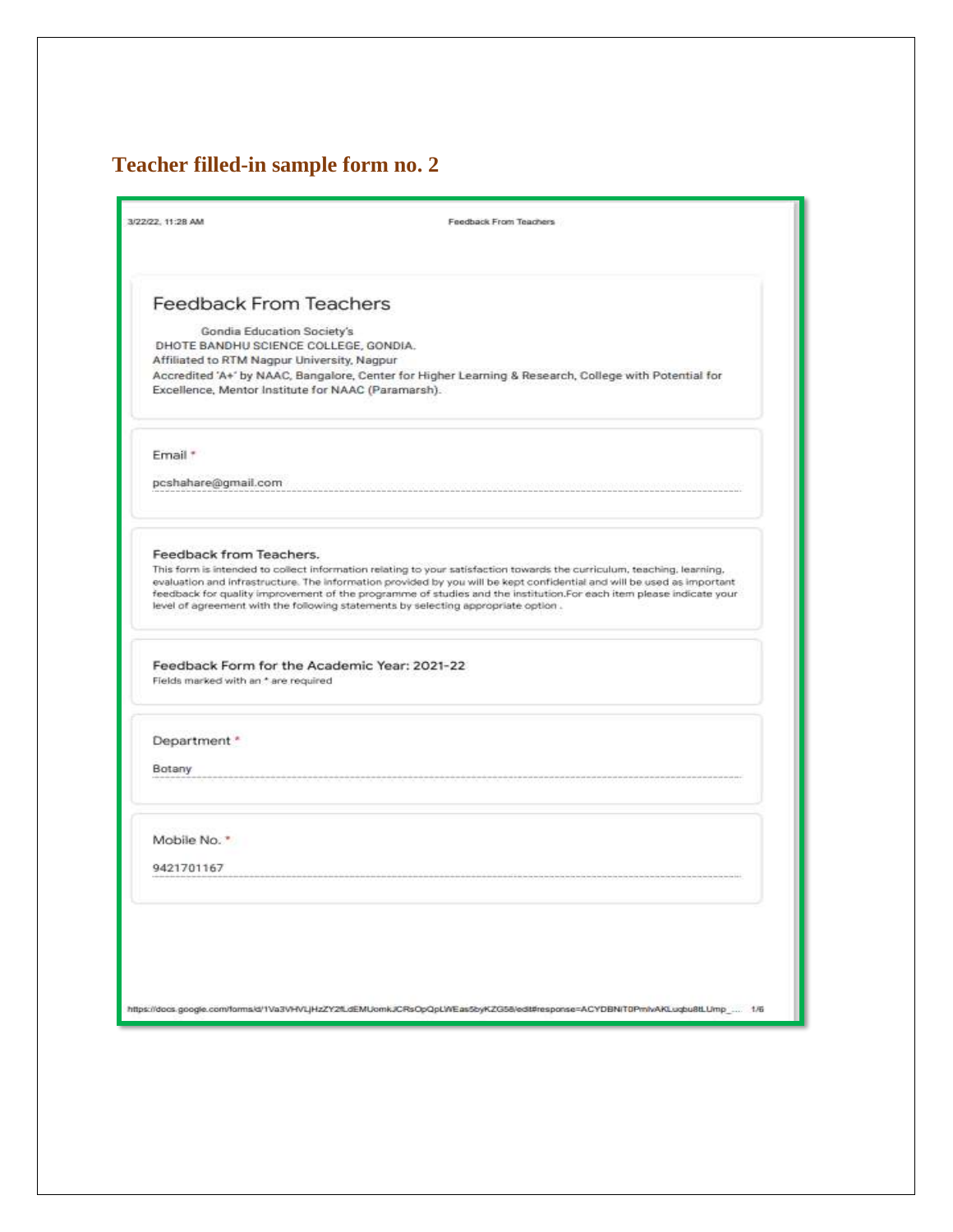| 3/22/22, 11:28 AM       | Feedback From Teachers                                                                      |
|-------------------------|---------------------------------------------------------------------------------------------|
| Name of Faculty *       |                                                                                             |
| Dr. Prashant C. Shahare |                                                                                             |
| Degree Programme*       |                                                                                             |
| B. Sc.                  |                                                                                             |
|                         | 1. The courses / syllabi taught by me have a good balance between theory and application. * |
| Strongly disagree       |                                                                                             |
| Disagree                |                                                                                             |
| Neutral                 |                                                                                             |
| Agree                   |                                                                                             |
| Strongly agree          |                                                                                             |
|                         | 2. The objectives of the syllabi are well defined.                                          |
| Strongly disagree       |                                                                                             |
| Disagree                |                                                                                             |
| Neutral                 |                                                                                             |
| Agree                   |                                                                                             |
| Strongly agree<br>Ю     |                                                                                             |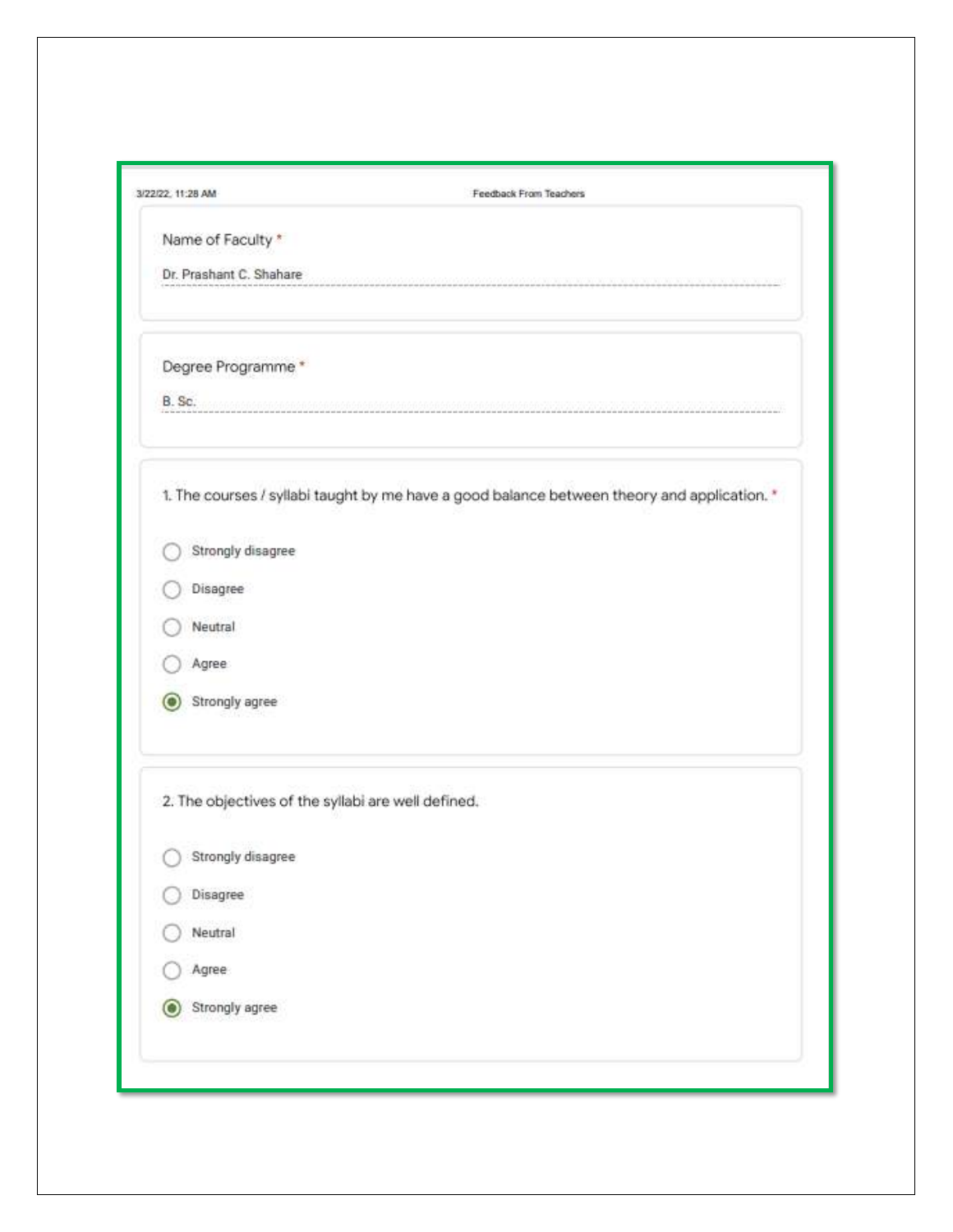| 3. The books/journals etc. prescribed / listed as reference materials are relevant, updated                                                                                  |
|------------------------------------------------------------------------------------------------------------------------------------------------------------------------------|
| and cover the entire syllabi. *                                                                                                                                              |
| Strongly disagree                                                                                                                                                            |
| Disagree                                                                                                                                                                     |
| Neutral                                                                                                                                                                      |
| Agree                                                                                                                                                                        |
| Strongly agree                                                                                                                                                               |
| 4. The coures / syllabi of the subjects taught by me increased my interest, knowledge and<br>perspective in the subject area. *                                              |
| Strongly disagree                                                                                                                                                            |
| Disagree                                                                                                                                                                     |
| Neutral                                                                                                                                                                      |
| Agree                                                                                                                                                                        |
| Strongly agree                                                                                                                                                               |
| 5. The college has given me full freedom to adopt new techniques / strategies of teaching<br>such as group discussions, seminar presentations and learners' participation. * |
| <b>Strongly Disagree</b>                                                                                                                                                     |
| Disagree                                                                                                                                                                     |
| Neutral                                                                                                                                                                      |
| Agree                                                                                                                                                                        |
| Strongly agree                                                                                                                                                               |
| https://docs.google.com/forms/d/1Va3VHVLJHzZY2fLdEMUomkJCRsOpQpLWEas5byKZG58/edit#response=ACYDBNiT0PmlvAKLuqbu8tLUmp_ 3/6                                                   |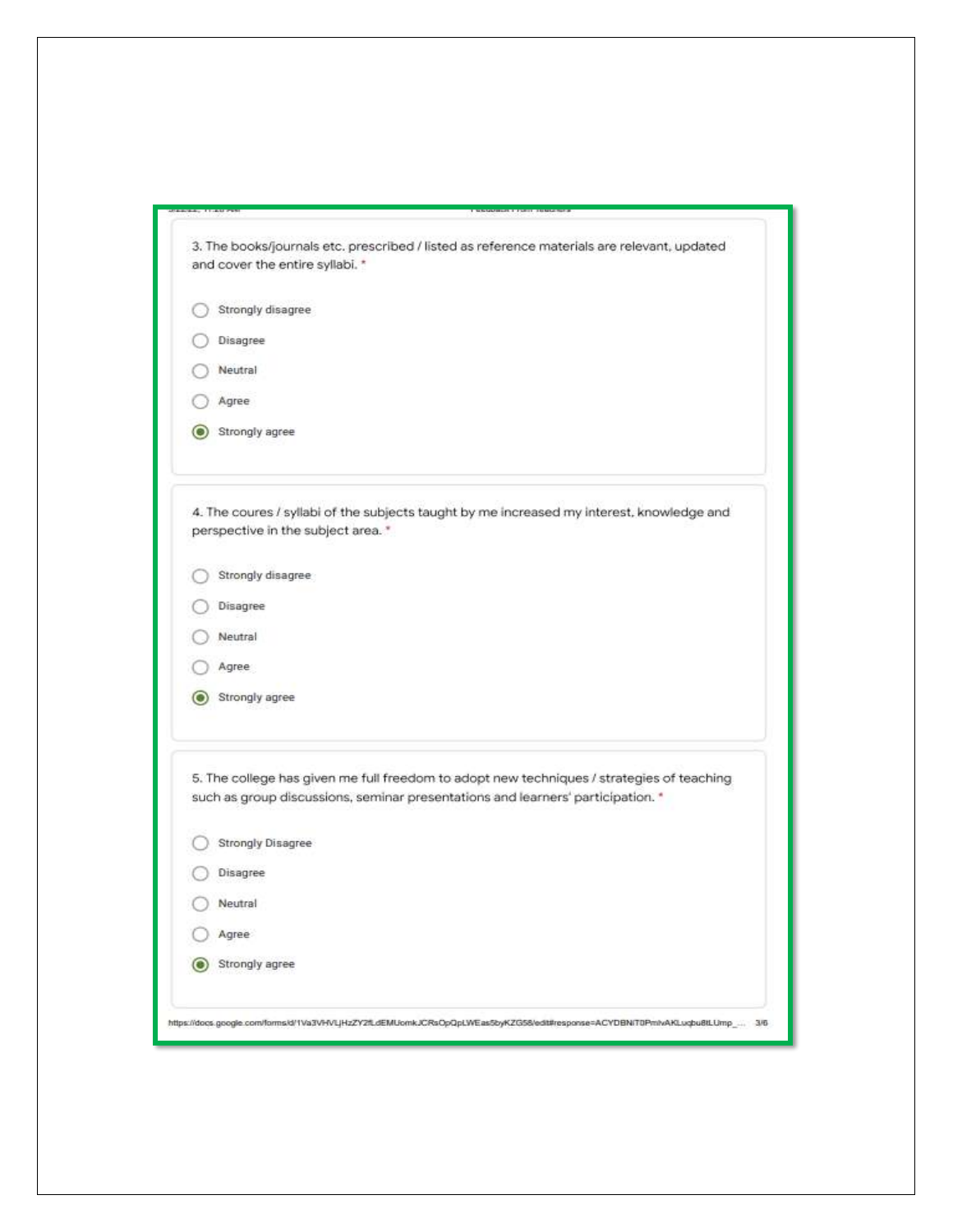| syllabus. *         | 6. Tests and examinations are conducted well in time with proper coverage of all units in the |
|---------------------|-----------------------------------------------------------------------------------------------|
|                     |                                                                                               |
| Strongly disagree   |                                                                                               |
| Disagree            |                                                                                               |
| Neutral             |                                                                                               |
| Agree               |                                                                                               |
| Strongly agree      |                                                                                               |
|                     | 7. The prescribed books are available in the Library in Sufficient numbers. *                 |
| Strongly disagree   |                                                                                               |
| Disagree            |                                                                                               |
| Neutral             |                                                                                               |
| Agree               |                                                                                               |
| Strongly agree      |                                                                                               |
|                     | 8. The environment in the College is conducive to teaching and research. *                    |
| Strongly disagree   |                                                                                               |
| Disagree            |                                                                                               |
| Neutral             |                                                                                               |
| Agree               |                                                                                               |
| Strongly agree<br>с |                                                                                               |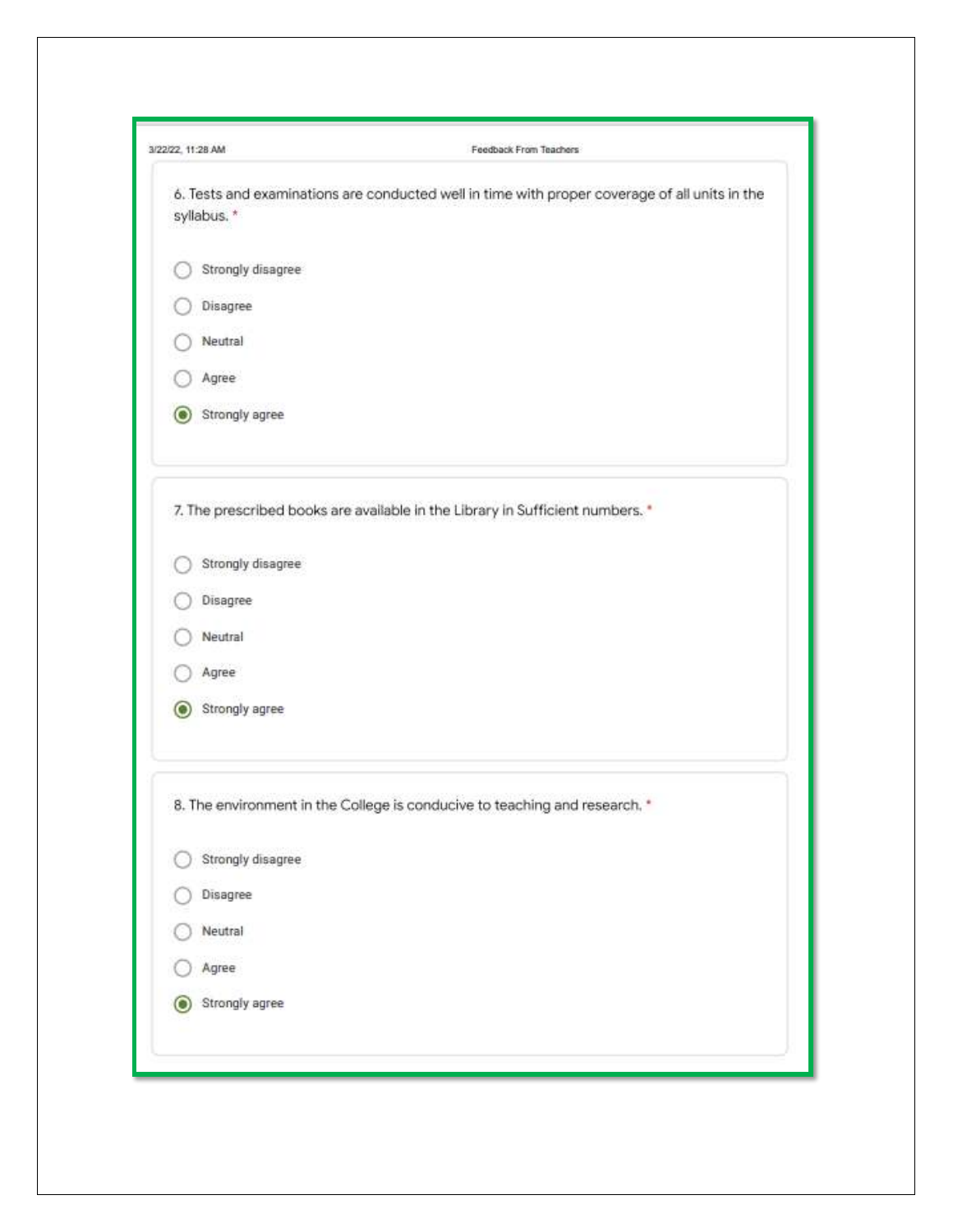| 3/22/22 11:28 AM                                    | FamiliarA From Teachers                                                                                            |
|-----------------------------------------------------|--------------------------------------------------------------------------------------------------------------------|
| upgrading their skills and qualifications."         | 9. The college provides adequate opportunities and support to faculty members for                                  |
| Strongly disagree                                   |                                                                                                                    |
| Disagree                                            |                                                                                                                    |
| Neutral                                             |                                                                                                                    |
| Agree                                               |                                                                                                                    |
| Strongly agree<br>m                                 |                                                                                                                    |
|                                                     | 10. ICT facilities in the college are adequate and satisfactory. *                                                 |
| Strongly disagree                                   |                                                                                                                    |
| Disagree                                            |                                                                                                                    |
| Neutral                                             |                                                                                                                    |
| Agree.                                              |                                                                                                                    |
| (e) Strongly agree                                  |                                                                                                                    |
| 11. The classrooms are clean and well maintained. 1 |                                                                                                                    |
| Strongly disagree                                   |                                                                                                                    |
| Disagree                                            |                                                                                                                    |
| Neutral                                             |                                                                                                                    |
| Agree                                               |                                                                                                                    |
| Strongly agree<br>Ю                                 |                                                                                                                    |
|                                                     | https://docs.google.com/thrmshf/VaDVHVLJHzZV2RzEMUsrrkJCPoOpQpLWEssStyK2X2SFezt#weponswACVDBWT1Pm/wAALups28LUmp___ |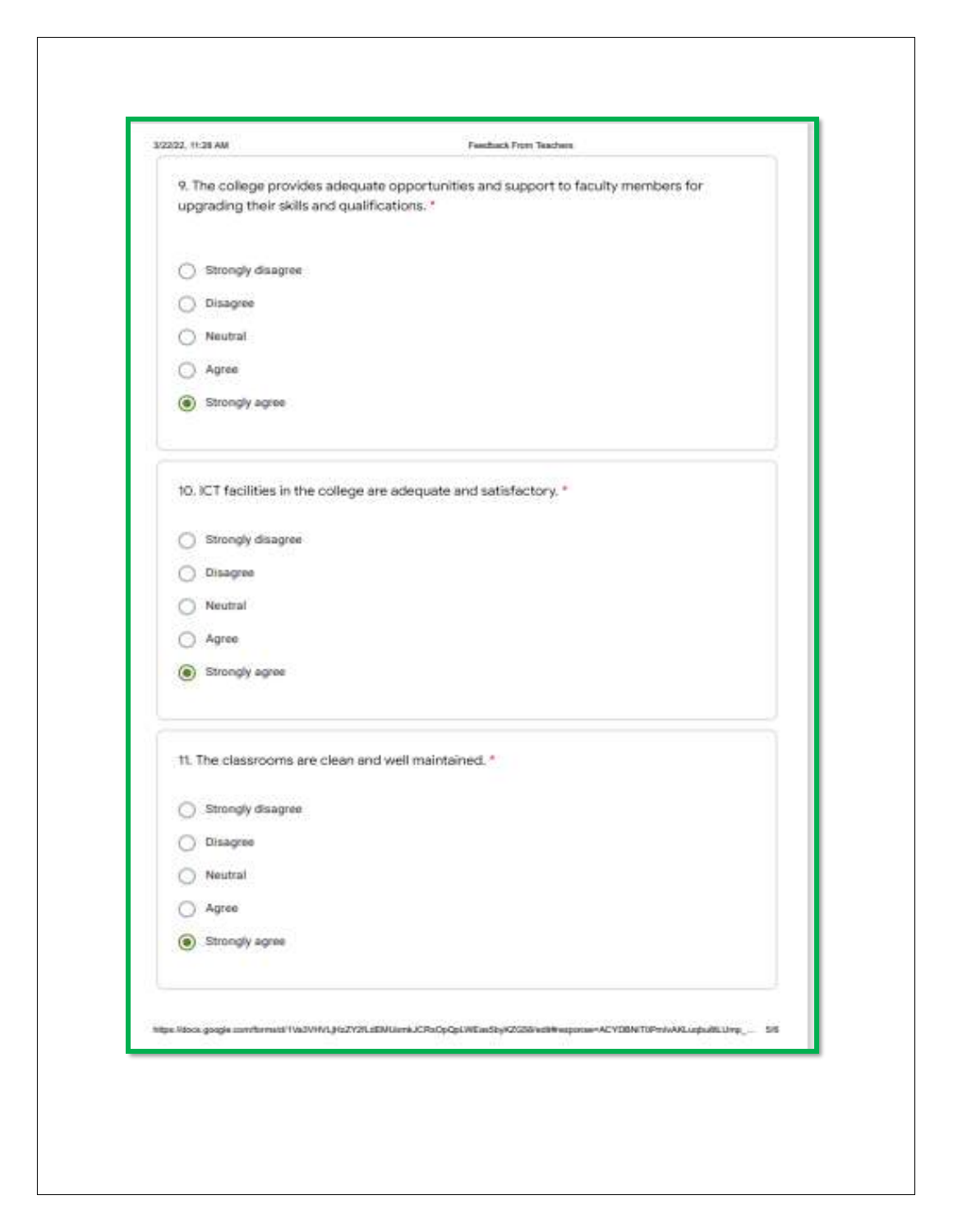| 3/2/2/20 11:28 AM                                  | <b>Pearltown Prom Teachers</b>                                     |  |
|----------------------------------------------------|--------------------------------------------------------------------|--|
| 12. How do you generally commute to the College? * |                                                                    |  |
| Own Vehicle<br>O                                   |                                                                    |  |
| Public Transport                                   |                                                                    |  |
| Private Transport ( auto/ hired car)               |                                                                    |  |
| Walking                                            |                                                                    |  |
| Bicycle                                            |                                                                    |  |
|                                                    | 13. Approximate Distance of College from your residence (in km). * |  |
| 1 to 5 km<br>O.                                    |                                                                    |  |
| 6 to 10 km                                         |                                                                    |  |
| 11 to 15 km                                        |                                                                    |  |
| 16 to 20 km                                        |                                                                    |  |
| more than 20 km                                    |                                                                    |  |
| 14. Suggestions if any. *                          |                                                                    |  |
| Kindly Provide Wi-fi for Online class Teaching     |                                                                    |  |
|                                                    | This content is nather created nor endorsed by Coogle,             |  |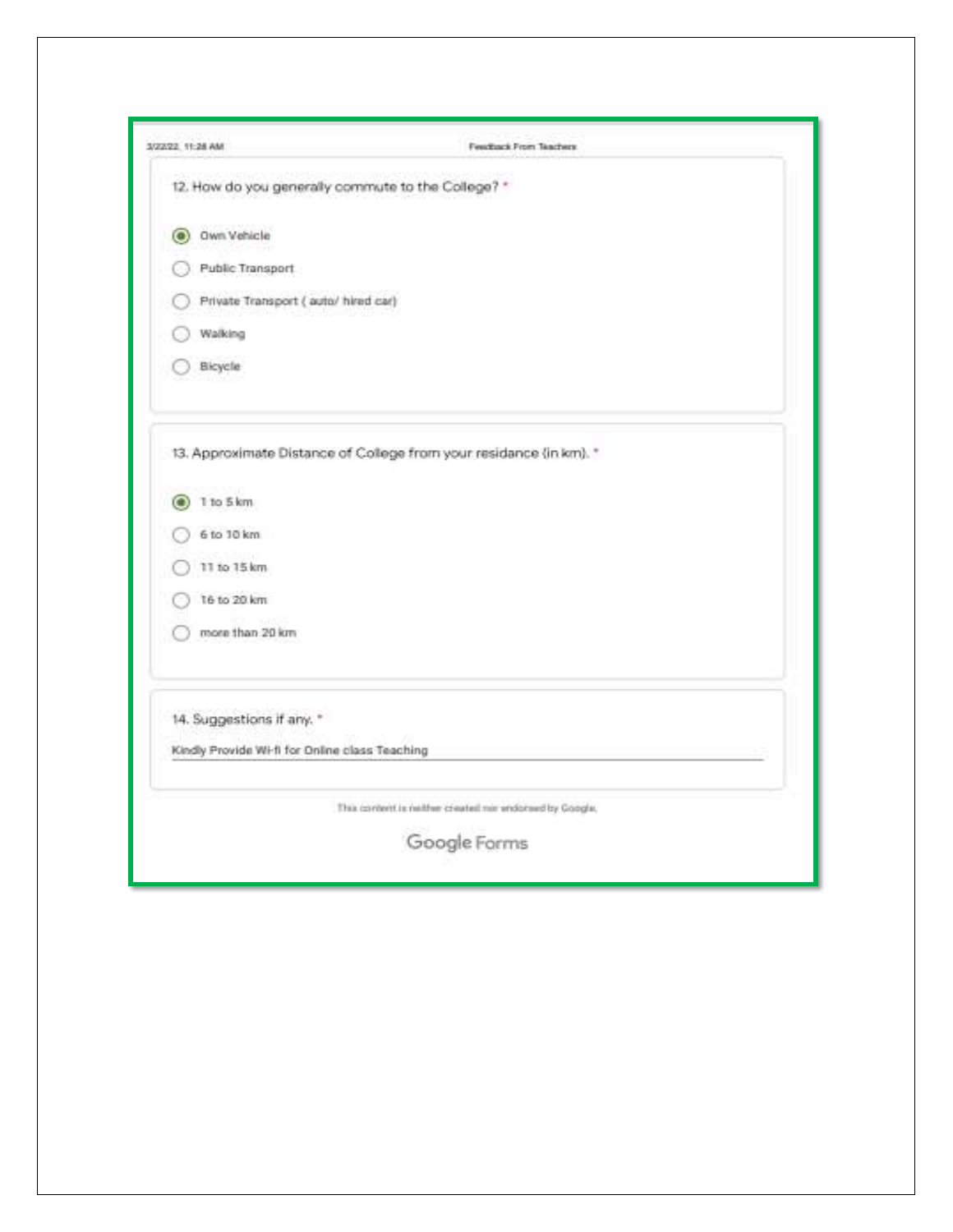# **Teacher filled-in sample form no. 3**

| 3/22/22, 11:28 AM                                                   | Feedback From Teachers                                                                                                                                                                                                                                                                                                                                                                                                                                       |
|---------------------------------------------------------------------|--------------------------------------------------------------------------------------------------------------------------------------------------------------------------------------------------------------------------------------------------------------------------------------------------------------------------------------------------------------------------------------------------------------------------------------------------------------|
| <b>Feedback From Teachers</b>                                       |                                                                                                                                                                                                                                                                                                                                                                                                                                                              |
|                                                                     |                                                                                                                                                                                                                                                                                                                                                                                                                                                              |
| Gondia Education Society's<br>DHOTE BANDHU SCIENCE COLLEGE, GONDIA. |                                                                                                                                                                                                                                                                                                                                                                                                                                                              |
| Affiliated to RTM Nagpur University, Nagpur                         |                                                                                                                                                                                                                                                                                                                                                                                                                                                              |
| Excellence, Mentor Institute for NAAC (Paramarsh).                  | Accredited 'A+' by NAAC, Bangalore, Center for Higher Learning & Research, College with Potential for                                                                                                                                                                                                                                                                                                                                                        |
| Email *                                                             |                                                                                                                                                                                                                                                                                                                                                                                                                                                              |
| ssjaiswal@dbscience.org                                             |                                                                                                                                                                                                                                                                                                                                                                                                                                                              |
| Feedback from Teachers.                                             | This form is intended to collect information relating to your satisfaction towards the curriculum, teaching, learning,<br>evaluation and infrastructure. The information provided by you will be kept confidential and will be used as important<br>feedback for quality improvement of the programme of studies and the institution.For each item please indicate your<br>level of agreement with the following statements by selecting appropriate option. |
| Feedback Form for the Academic Year: 2021-22                        |                                                                                                                                                                                                                                                                                                                                                                                                                                                              |
| Fields marked with an * are required                                |                                                                                                                                                                                                                                                                                                                                                                                                                                                              |
| Department *                                                        |                                                                                                                                                                                                                                                                                                                                                                                                                                                              |
| Microbiology                                                        |                                                                                                                                                                                                                                                                                                                                                                                                                                                              |
| Mobile No."                                                         |                                                                                                                                                                                                                                                                                                                                                                                                                                                              |
| 8087106670                                                          |                                                                                                                                                                                                                                                                                                                                                                                                                                                              |
|                                                                     |                                                                                                                                                                                                                                                                                                                                                                                                                                                              |
|                                                                     |                                                                                                                                                                                                                                                                                                                                                                                                                                                              |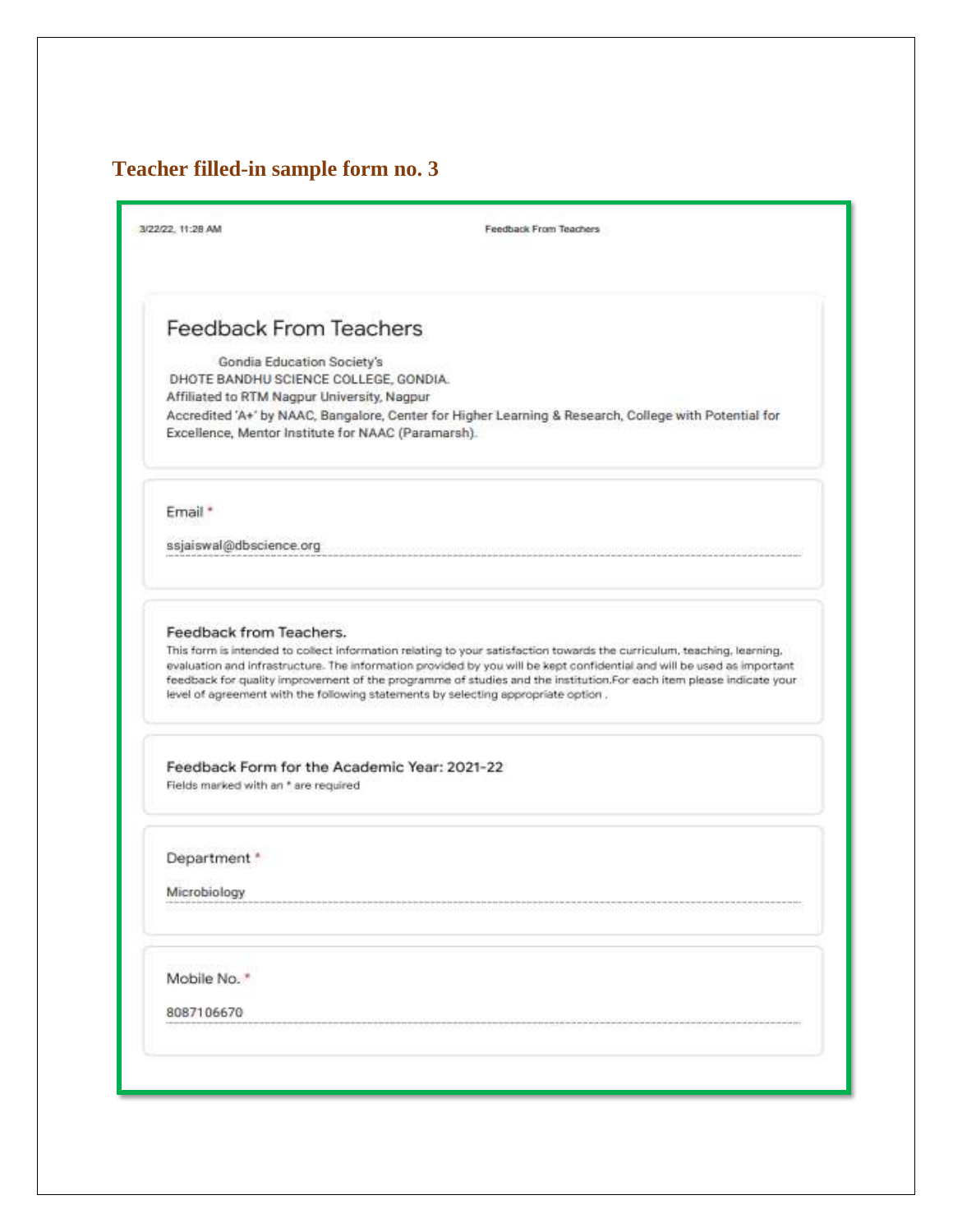| 3/22/22, 11:28 AM                                  | Feedback From Teachers                                                                      |
|----------------------------------------------------|---------------------------------------------------------------------------------------------|
| Name of Faculty *                                  |                                                                                             |
| Dr. Sneha Jaiswal                                  |                                                                                             |
| Degree Programme *                                 |                                                                                             |
| <b>B.Sc. Microbiology</b>                          |                                                                                             |
|                                                    | 1. The courses / syllabi taught by me have a good balance between theory and application. * |
| Strongly disagree                                  |                                                                                             |
| Disagree                                           |                                                                                             |
| Neutral                                            |                                                                                             |
| Agree                                              |                                                                                             |
| Strongly agree                                     |                                                                                             |
| 2. The objectives of the syllabi are well defined. |                                                                                             |
| Strongly disagree                                  |                                                                                             |
| Disagree                                           |                                                                                             |
| Neutral                                            |                                                                                             |
| Agree<br>О                                         |                                                                                             |
| Strongly agree                                     |                                                                                             |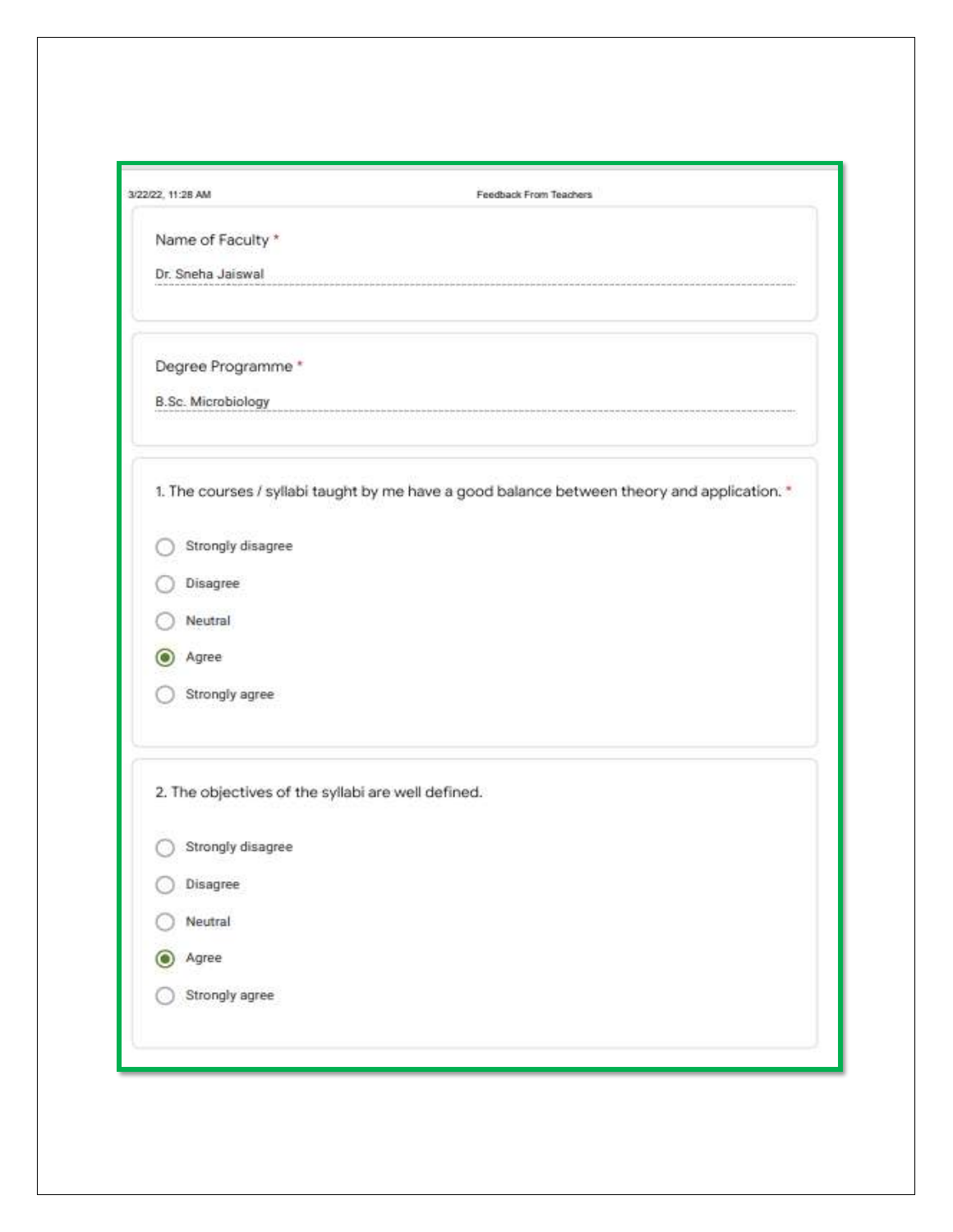| 3/22/22 11:28:558                  | Femiliach From Teachers                                                                                                                                                      |
|------------------------------------|------------------------------------------------------------------------------------------------------------------------------------------------------------------------------|
| and cover the entire sylabi. *     | 3. The books/journals etc. prescribed / listed as reference materials are relevent, updated                                                                                  |
| Strongly disagree                  |                                                                                                                                                                              |
| Disagree                           |                                                                                                                                                                              |
| Neutral                            |                                                                                                                                                                              |
| $\bullet$<br>Agree                 |                                                                                                                                                                              |
| Strongly agree                     |                                                                                                                                                                              |
| perspective in the subject area. * | 4. The coures / syllabi of the subjects taught by me increased my interest, knowledge and                                                                                    |
| Strongly disagree                  |                                                                                                                                                                              |
| Disagree                           |                                                                                                                                                                              |
| Nextral                            |                                                                                                                                                                              |
| Agree<br>œ                         |                                                                                                                                                                              |
| Strongly agree                     |                                                                                                                                                                              |
|                                    | 5. The college has given me full freedom to adopt new techniques / strategies of teaching<br>such as group discussions, seminar presentations and learners' participation. * |
| Strongly Disagree                  |                                                                                                                                                                              |
| Disagree                           |                                                                                                                                                                              |
| Neutral                            |                                                                                                                                                                              |
| Agree                              |                                                                                                                                                                              |
| Strongly agree<br>О                |                                                                                                                                                                              |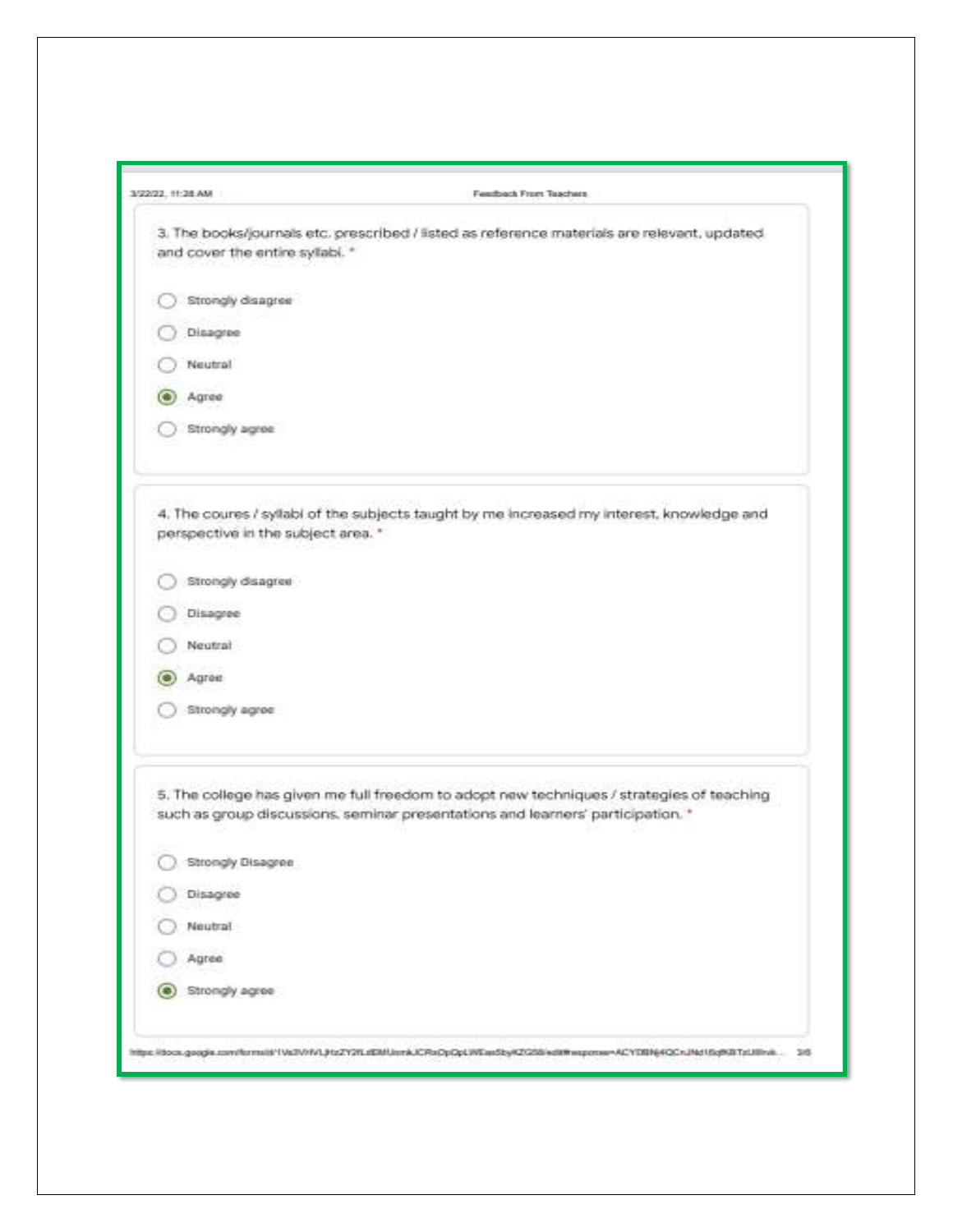| 1/22/22, 11:28 AM   | Feedback From Teachers                                                                                                    |
|---------------------|---------------------------------------------------------------------------------------------------------------------------|
| syllabus. *         | 6. Tests and examinations are conducted well in time with proper coverage of all units in the                             |
| Strongly disagree   |                                                                                                                           |
| Disagree            |                                                                                                                           |
| Neutral             |                                                                                                                           |
| Agree               |                                                                                                                           |
| Strongly agree<br>с |                                                                                                                           |
|                     | 7. The prescribed books are available in the Library in Sufficient numbers. *                                             |
| Strongly disagree   |                                                                                                                           |
| Disagree            |                                                                                                                           |
| Neutral             |                                                                                                                           |
| Agree               |                                                                                                                           |
| Strongly agree<br>О |                                                                                                                           |
|                     | 8. The environment in the College is conducive to teaching and research. *                                                |
| Strongly disagree   |                                                                                                                           |
| Disagree            |                                                                                                                           |
| Neutral             |                                                                                                                           |
| Agree               |                                                                                                                           |
| Strongly agree      |                                                                                                                           |
|                     |                                                                                                                           |
|                     | https://docs.google.com/forms/d/1Vk3VHVLjHzZY2fLdEMUsmk3CPlsDpGpLWEas5byR2GSS/edth/esponse=ACYDBNj4GCnJNd16qMBTzUBnvk 4/E |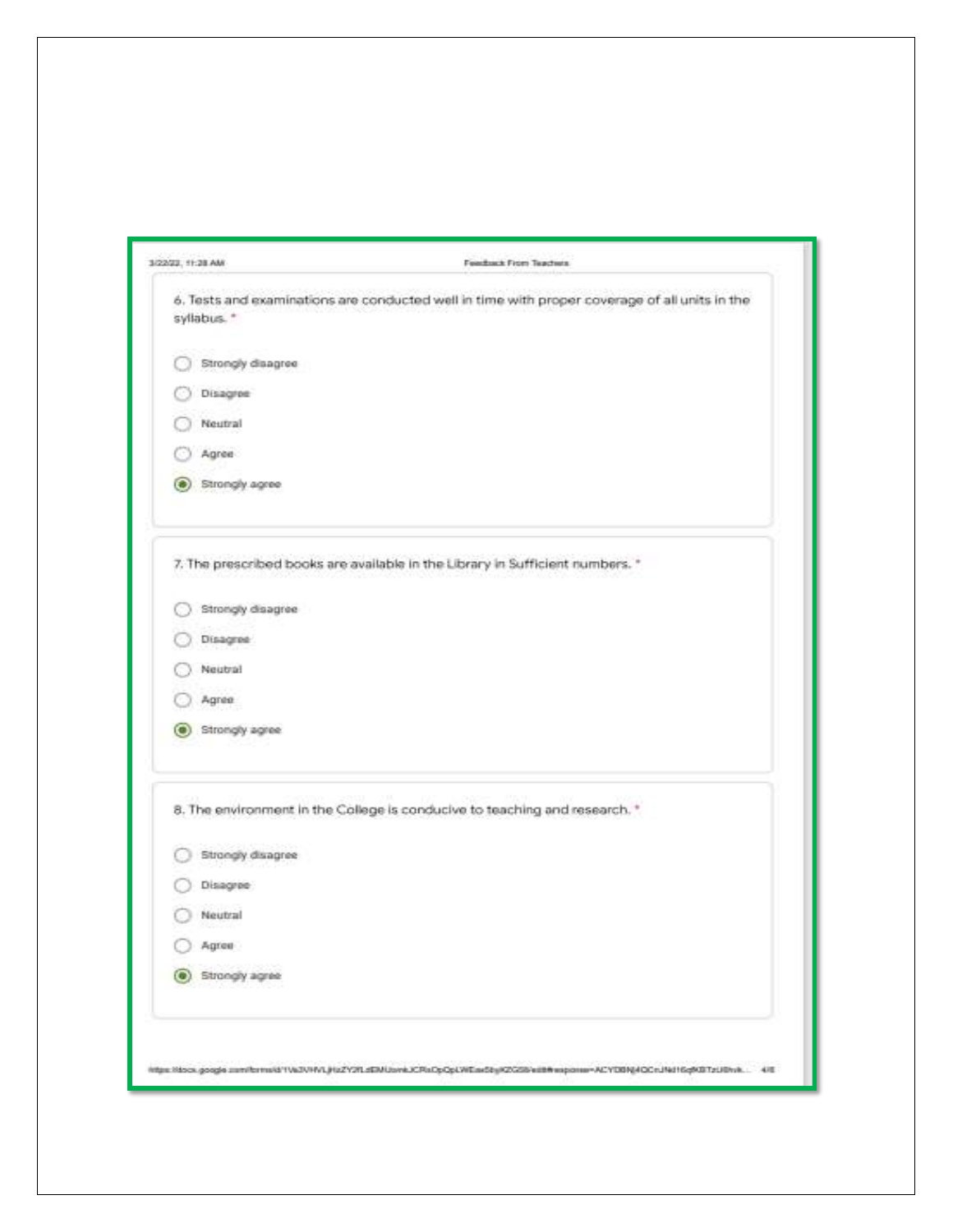| 3/22/22 11:28 AM                                    | Feedback From Teachers                                                                                                         |
|-----------------------------------------------------|--------------------------------------------------------------------------------------------------------------------------------|
| upgrading their skills and qualifications. *        | 9. The college provides adequate opportunities and support to faculty members for                                              |
| Strongly disagree                                   |                                                                                                                                |
| Disagree                                            |                                                                                                                                |
| Neutral                                             |                                                                                                                                |
| Agree                                               |                                                                                                                                |
| Strongly agree<br>O.                                |                                                                                                                                |
|                                                     | 10. ICT facilities in the college are adequate and satisfactory. *                                                             |
| Strongly disagree                                   |                                                                                                                                |
| Disagree                                            |                                                                                                                                |
| Neutral                                             |                                                                                                                                |
| Agree:                                              |                                                                                                                                |
| Strongly agree                                      |                                                                                                                                |
| 11. The classrooms are clean and well maintained. * |                                                                                                                                |
| 16.50<br>Strongly disagree                          |                                                                                                                                |
| Disagree                                            |                                                                                                                                |
| Neutral                                             |                                                                                                                                |
| Agree                                               |                                                                                                                                |
| Strongly agree                                      |                                                                                                                                |
|                                                     | https://docs.google.com/htmsid/1/a01/HVL#to2Y2fLdDMJosrkJCRsDpDpLWEas5byK2GSB/edt#exposse=ACYDBNj4GDnJNd16q9087zU0nvk<br>$-58$ |
|                                                     |                                                                                                                                |